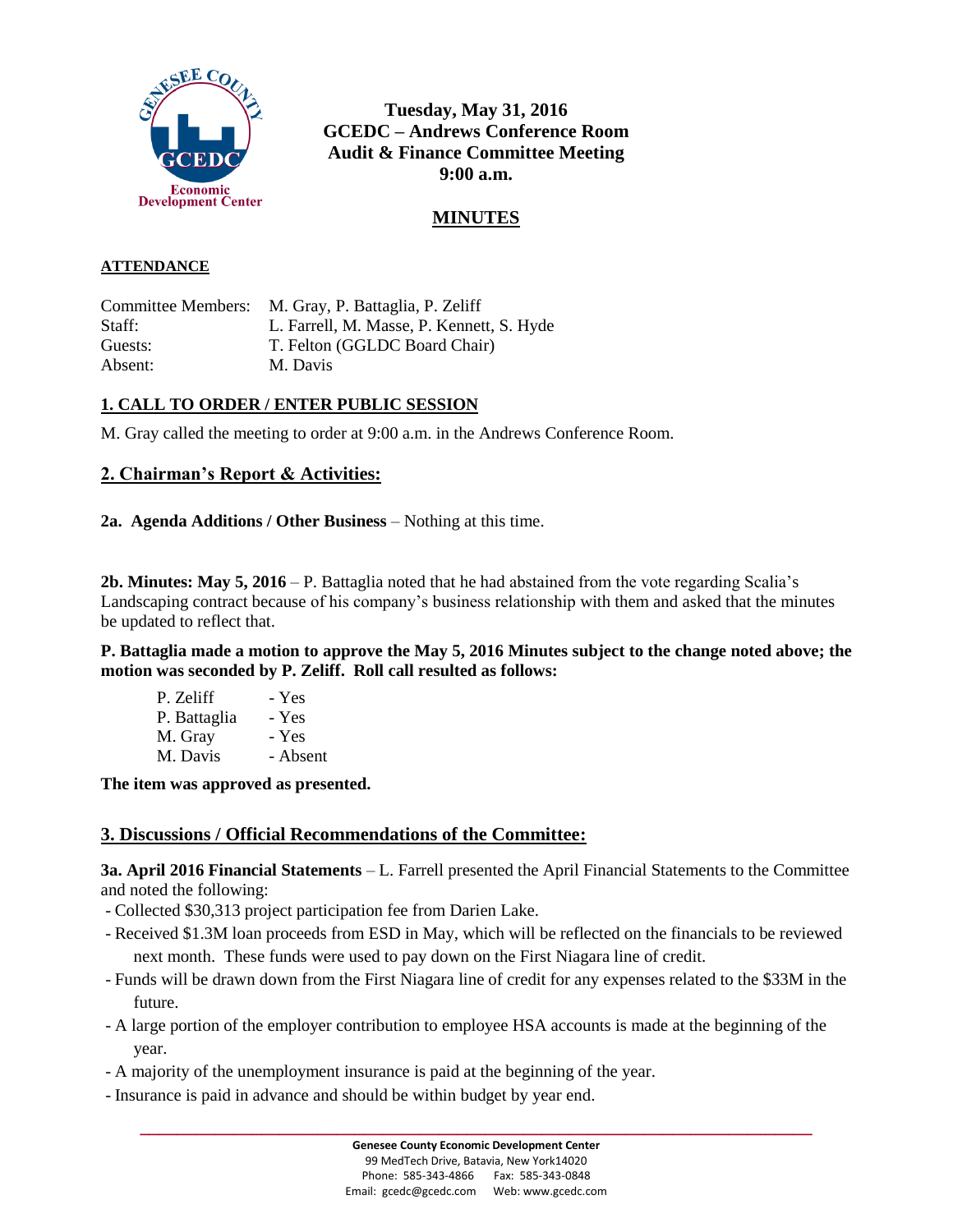- Dues and Subscriptions include Greater Rochester Enterprise (\$25K) and Buffalo Niagara Enterprise (\$12.5K).
- Marketing expenses are not evenly distributed throughout the year, but are tracked to ensure that expenses are within budget when paid.
- Allowance for Bad Debt is being increased by \$10K, to be recognized evenly throughout the year.
- RLF #1 has 3 active loans after M&M Meats made their final payment in April and Batavia Enclosures paid off its loan early in April (\$22.7K). The loan receivable from Savage IO remains in collections.
- RLF #2 has 3 active loans after Scofield and Batavia Hospitality paid off their loans in April. It is anticipated that George and Swede will pay off their loan in May.
- Unbudgeted expenses correspond with unbudgeted grant income.

The committee recommended that staff mention loans paid off in 2016 with the full board. S. Hyde asked the committee to consider changing the terms of the RLF program to be more competitive with current terms that are being offered by banks.

The committee discussed this, but felt that the terms should stay the same at this point.

M. Masse informed the committee that two draws have been submitted to ESD on the \$5M grant. L. Farrell will be following up on the status of the draws. The GCEDC should receive approximately \$1.4M from Draw #1. The funds will be used to pay down a portion of the First Niagara line of credit and some of the inter-fund borrowings.

### **P. Zeliff made a motion to recommend approval of the April Financial Statements; the motion was seconded by P. Battaglia. Roll call resulted as follows:**

| P. Zeliff    | - Yes    |
|--------------|----------|
| P. Battaglia | - Yes    |
| M. Gray      | - Yes    |
| M. Davis     | - Absent |

### **The item was approved as presented.**

**3b. Call Farms Lease: STAMP –** M. Masse presented a lease agreement with Call Farms for approximately 187 acres within the STAMP Park. Leasing out the land not only provides a source of income, but it also helps the GCEDC save money in bush hogging / mowing and farming the land helps to eliminate the progression of wetlands. The actual number of acres leased may be adjusted before this lease is signed as some of the 187 acres purchased have wetlands that will not be farmed.

The committee asked that M. Masse present new 2017 lease rates to them in November for approval. They also asked him to take a closer look at the term dates and ensure that they match the period of time that the land is being used.

#### **P. Battaglia made a motion to recommend approval of the Call Farms Lease; the motion was seconded by P. Zeliff. Roll call resulted as follows:**

| P. Zeliff    | - Yes    |
|--------------|----------|
| P. Battaglia | - Yes    |
| M. Gray      | - Yes    |
| M. Davis     | - Absent |

#### **The item was approved as presented.**

**\_\_\_\_\_\_\_\_\_\_\_\_\_\_\_\_\_\_\_\_\_\_\_\_\_\_\_\_\_\_\_\_\_\_\_\_\_\_\_\_\_\_\_\_\_\_\_\_\_\_\_\_\_\_\_\_\_\_\_\_\_\_\_\_\_\_\_\_\_\_\_\_**